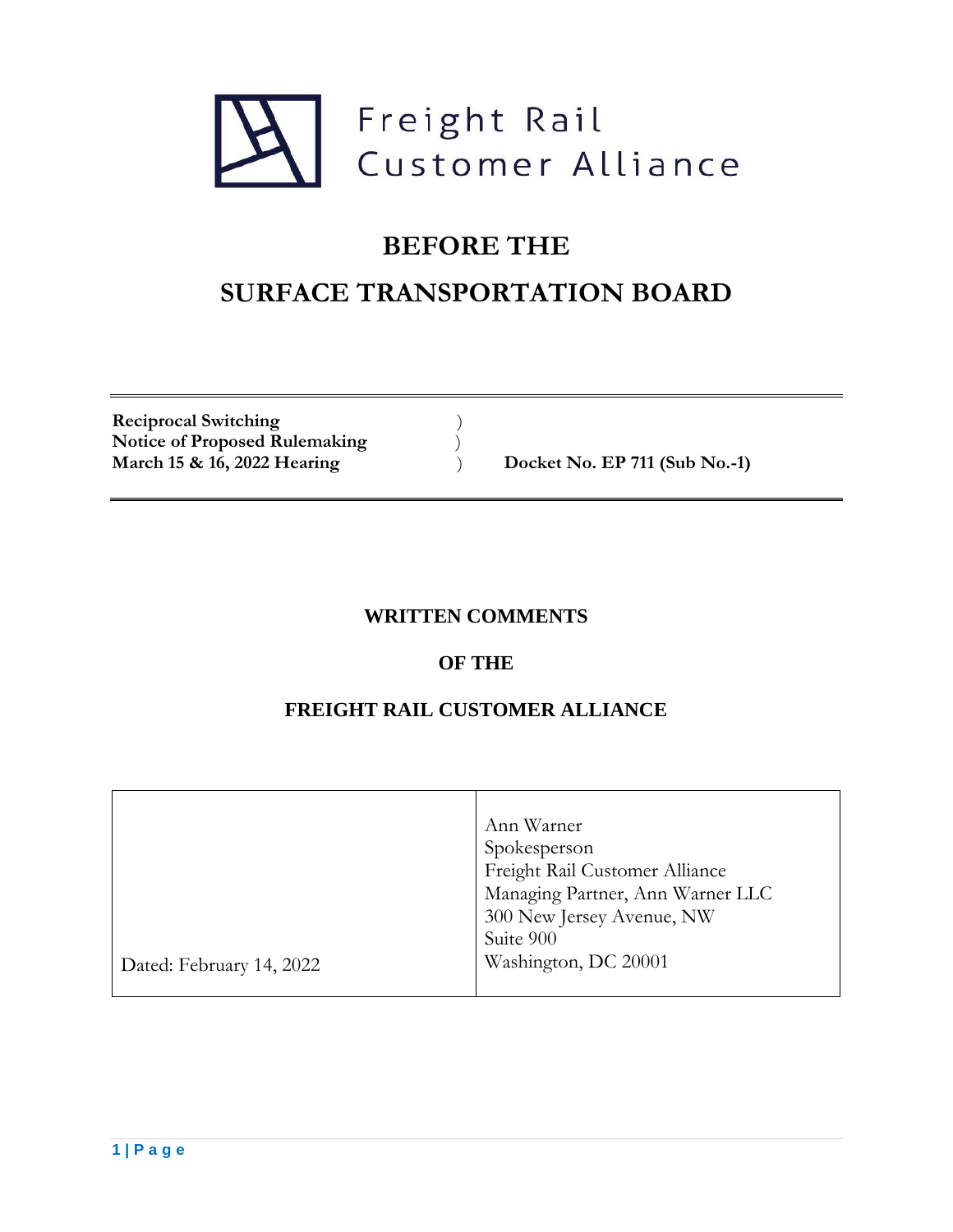## **BEFORE THE SURFACE TRANSPORTATION BOARD**

**Reciprocal Switching** ) **Notice of Proposed Rulemaking** ) **March 15 & 16, 2022 Hearing** ) **Docket No. EP 711 (Sub No.-1)**

#### **WRITTEN COMMENTS**

#### **OF THE**

### **FREIGHT RAIL CUSTOMER ALLIANCE**

#### **INTRODUCTION**

The Freight Rail Customer Alliance (FRCA) includes large trade associations representing more than 3,500 electric utility, agriculture, chemical, and alternative fuel companies and their consumers. Through a growing coalition of industries and associations, the mission of FRCA is to obtain changes in Federal law and policy that will provide all freight shippers with reliable rail service at competitive prices. More detailed information about FRCA can be found on its website: **www.railvoices.org**

FRCA welcomes this opportunity to submit written comments in response to the notice of the Surface Transportation Board (Board or STB) served December 28, 2021 ("Notice"). That notice scheduled a public hearing for March 15 and 16, 2022, and called for comments and written testimony to be submitted by February 14, 2022.

In the notice, the Board stated that the purpose of the of the hearing is two-fold for interested persons to submit testimony in this proceeding that:

- 1. Identify new developments since the Board previously requested public comments in this proceeding that a commenter finds relevant to the Board issuing a final decision and addresses any change or significant development since the previous round of comments.
- 2. Address topics that were discussed in ex parte communication that have taken place since October 25, 2016.

### **FRCA POSITION**

FRCA supports allowing shippers with direct access to only one railroad to have that carrier provide a "switch" for a nearby rail carrier under certain conditions.

On October 26, 2017, FRCA filed comments strongly supporting a Notice of Proposed Rulemaking (NPRM) in Docket No. EP 711 (Sub No.-1), *Reciprocal Switching*. The Board issued this NPRM on July 27, 2016.

The reciprocal switching proposed in this NPRM was long overdue in 2016 and is even more overdue almost six years later. It has the potential to help harness the forces of competition to provide relief for captive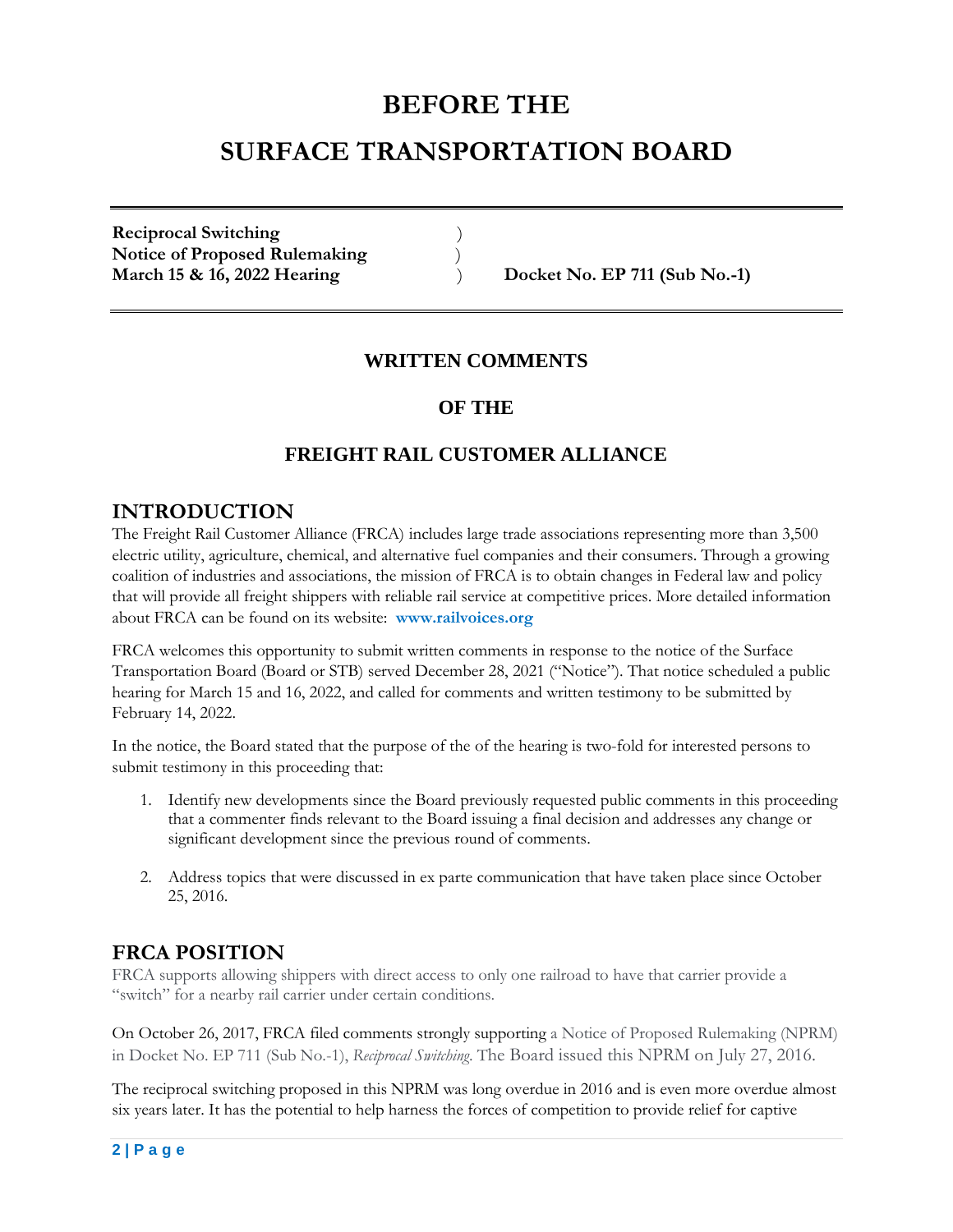shippers in fulfillment of the statutory requirement in 49 U.S.C.  $\{(10701(d)(1), \text{that rates for capture shippers})\}$ "must be reasonable." A meaningful reciprocal switching option is particularly vital for the many captive shippers that are unable to obtain any benefit from the stand-alone cost ("SAC") test and the Board's other existing unreasonable rate methodologies.

Moreover, FRCA is a co-signer of the 201l National Industrial Transportation League (NITL) petition filed with the STB to allow competitive switching. FRCA continues to concur with the NITL's view, as articulated in its petition, that the STB's longstanding competitive shipping rules and processes are effectively a nullity. No shipper has attempted to obtain a reciprocal switching order 20-plus years because of the burden of proving anticompetitive conduct under these procedures and the changed market conditions for both railroads and shippers during the past 30 years and during the more recent five-plus years.

When there is a lack of competition in the marketplace, and where the lack of competition has only intensified since 2016, it is incumbent upon the government – in this case the Board – to facilitate competition in the market. The Board's proposal for reciprocal switching criteria, rules, and process is one effort that would do just that: facilitate competition in those markets where certain conditions are met as outlined in the NPRM.

#### **NEW DEVELOPMENTS**

In FRCA's view there are four developments that have changed since 2016 – and since the submission of FRCA's filed comments in 2017 – that are relevant to the Board's issuing a Final Rule and are significant. They are: 1) the financial strength of the Class I rail carriers; 2) implementation of "Precision Scheduled Railroading"; 3) further rail carrier consolidation; and 4) President Biden's [Executive Order](https://www.whitehouse.gov/briefing-room/presidential-actions/2021/07/09/executive-order-on-promoting-competition-in-the-american-econ) *Promoting [Competition in the American Economy](https://www.whitehouse.gov/briefing-room/presidential-actions/2021/07/09/executive-order-on-promoting-competition-in-the-american-econ)* (EO 14936). To highlight:

#### **1. Financial Strength of the Rail Carrier Industry**

A goal of the **Staggers Rail Act of 1980** (**[Staggers Act](https://www.congress.gov/bill/96th-congress/senate-bill/1946)**) was to restore financial stability to the U.S. rail system. By all accounts, this goal has been achieved, as demonstrated by the industry's continued high levels of capital investment and shareholder returns including dividends, buybacks, and stock appreciation.

Another key factor in helping to determine the financial health of a Class I rail carrier is the Board's annual determination of "revenue adequacy." The following chart from the STB's website shows the number of Class I carriers that have been deemed "revenue adequate" from 2000 through 2020.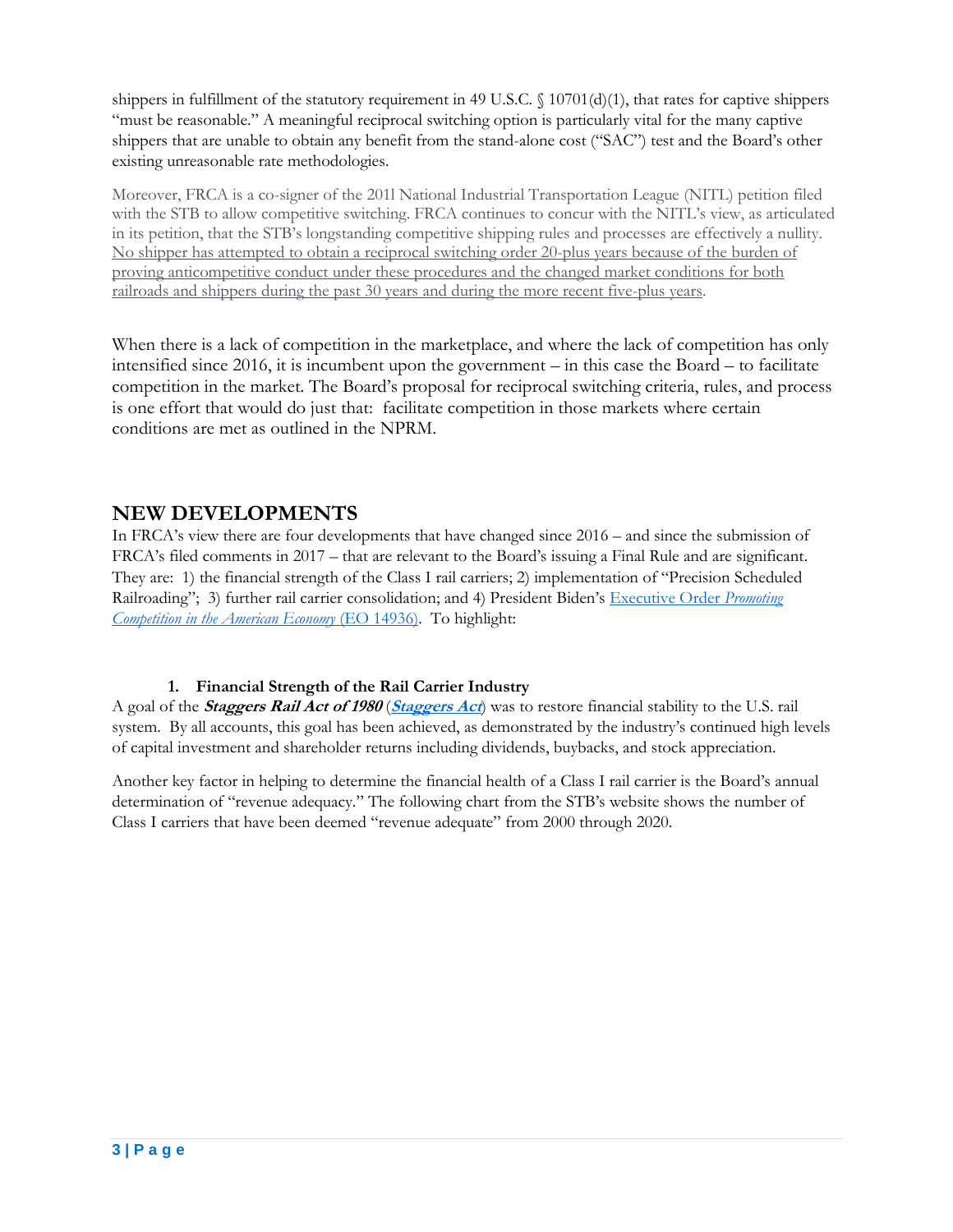| Docket No. Ex Parte 552 - Railroad Revenue Adequacy |                                |                        |                            |                                                     |                       |                   |                              |                         |
|-----------------------------------------------------|--------------------------------|------------------------|----------------------------|-----------------------------------------------------|-----------------------|-------------------|------------------------------|-------------------------|
| Year                                                | Industry<br>Cost of<br>Capital | <b>BNSF</b><br>Railway | <b>CSX Transp.</b><br>Inc. | Grand<br>Trunk Corp.<br>(CN)                        | <b>KCS</b><br>Railway | <b>NS Railway</b> | Soo Line<br>Railroad<br>(CP) | <b>Union</b><br>Pacific |
|                                                     |                                |                        |                            | Based on Individual Railroad's Return on Investment |                       |                   |                              |                         |
| 2019                                                | 9.34%                          | 12.04%                 | 12.84%                     | 7.47%                                               | 6.20%                 | 11.59%            | 11.34%                       | 15.55%                  |
| 2018                                                | 12.22%                         | 11.89%                 | 13.18%                     | 7.69%                                               | 8.03%                 | 11.63%            | 13.49%                       | 15.80%                  |
| 2017                                                | 10.04%                         | 10.70%                 | 8.84%                      | 7.69%                                               | 7.09%                 | 10.05%            | 10.71%                       | 14.08%                  |
| 2016                                                | 8.88%                          | 10.11%                 | 8.62%                      | 8.60%                                               | 6.23%                 | 9.20%             | 9.58%                        | 13.39%                  |
| 2015                                                | 9.61%                          | 12.82%                 | 9.00%                      | 10.77%                                              | 7.20%                 | 9.03%             | 14.50%                       | 15.54%                  |
| 2014                                                | 10.65%                         | 12.88%                 | 10.18%                     | 11.30%                                              | 8.18%                 | 11.69%            | $+$ . 42%                    | 17.35%                  |
| 2013                                                | 11.32%                         | 14.01%                 | 10.00%                     | 11.84%                                              | 8.67%                 | 12.07%            | 12.03%                       | 15.39%                  |
| 2012                                                | 11.12%                         | *13.47%                | 10.81%                     | 10.19%                                              | 9.54%                 | 11.48%            | 5.15%                        | 14.69%                  |
| 2011                                                | 11.57%                         | *12.39%                | 11.54%                     | 8.74%                                               | 10.76%                | 12.87%            | 7.13%                        | 13.11%                  |
| 2010                                                | 11.03%                         | $*10.28%$              | 10.85%                     | 9.21%                                               | 9.77%                 | 10.96%            | 8.01%                        | 11.54%                  |
| 2009                                                | 10.43%                         | 8.67%                  | 7.30%                      | 6.04%                                               | 6.51%                 | 7.69%             | 6.28%                        | 8.62%                   |
| 2008                                                | 11.75%                         | 10.51%                 | 9.34%                      | 9.89%                                               | 7.72%                 | 13.75%            | 9.29%                        | 10.46%                  |
| 2007                                                | 11.33%                         | 9.97%                  | 7.61%                      | 10.11%                                              | 9.37%                 | 13.55%            | 15.25%                       | 8.90%                   |
| 2006                                                | 9.94%                          | 11.43%                 | 8.15%                      | 9.47%                                               | 9.31%                 | 14.36%            | 11.60%                       | 8.21%                   |
| 2005                                                | 12.19%                         | **9.76%                | 6.23%                      | 8.07%                                               | 5.89%                 | 13.21%            | 8.89%                        | 6.34%                   |
| 2004                                                | 10.11%                         | 5.84%                  | 4.43%                      | 5.95%                                               | 8.30%                 | 11.64%            | 3.28%                        | 4.54%                   |
| 2003                                                | 9.40%                          | 6.2%                   | 4.0%                       | 4.5%                                                | 3.7%                  | 9.1%              | 0.9%                         | 7.3%                    |
| 2002                                                | 9.75%                          | 6.4%                   | 5.2%                       | 3.1%                                                | 6.5%                  | 9.1%              | 5.7%                         | 8.6%                    |
| 2001                                                | 10.19%                         | 7.1%                   | 4.6%                       | 4.9%                                                | 7.0%                  | 8.3%              | 5.9%                         | 7.6%                    |
| 2000                                                | 11.03%                         | 8.8%                   | 3.6%                       | 5.9%                                                | 6.3%                  | 5.5%              | 5.6%                         | 6.9%                    |

Colored cells indicates year in which railroad was Revenue Adequate

\* indicates that figure was revised from original calculation, based on decision in FD-35506 (July 25, 2013)

\*\* Indicates that figure was corrected from original calculation, based on notice in EP 552 Sub No. 10 (October 26, 2006)

† The negative ROI of the Soo Line Corp. is attributable, in part, to the sale of the Dakota, Minnesota & Eastern lines, to Rapid

City, Pierre & Eastern Railroad. The sale resulted in a one-time loss.

From 2016 thru 2019, not only the number of Class I rail carriers determined to be "revenue adequate" (all but one and that is Kansas City Southern (KCS), which has been acquired into a voting trust at a massive premium), but the number of years deemed "revenue adequate" shows the significant pattern of railroad financial strength.

When reviewing the revenue adequacy determinations for the seven Class I carriers during the past several years, STB determined the following number of railroads revenue adequate:

- $\checkmark$  2019: Five.
- $\checkmark$  2018: Three.
- $\checkmark$  2017: Five.
- $\checkmark$  2016: (2015, and 2014): Four.
- ✓ 2020: Although not included in the above STB chart, there were five Class I carriers held to be "revenue adequate:" BNSF, CSX, Grand Trunk Corp., KSC, Soo Line, and UP.

However, FRCA has long been concerned that the Board's annual determinations of "revenue adequacy" for Class I carriers does not reflect the true health of the overall railroad industry and its individual carriers. FRCA believes that the health of the rail carriers is actually much stronger and healthier than what the figures and pattern from above illustrate.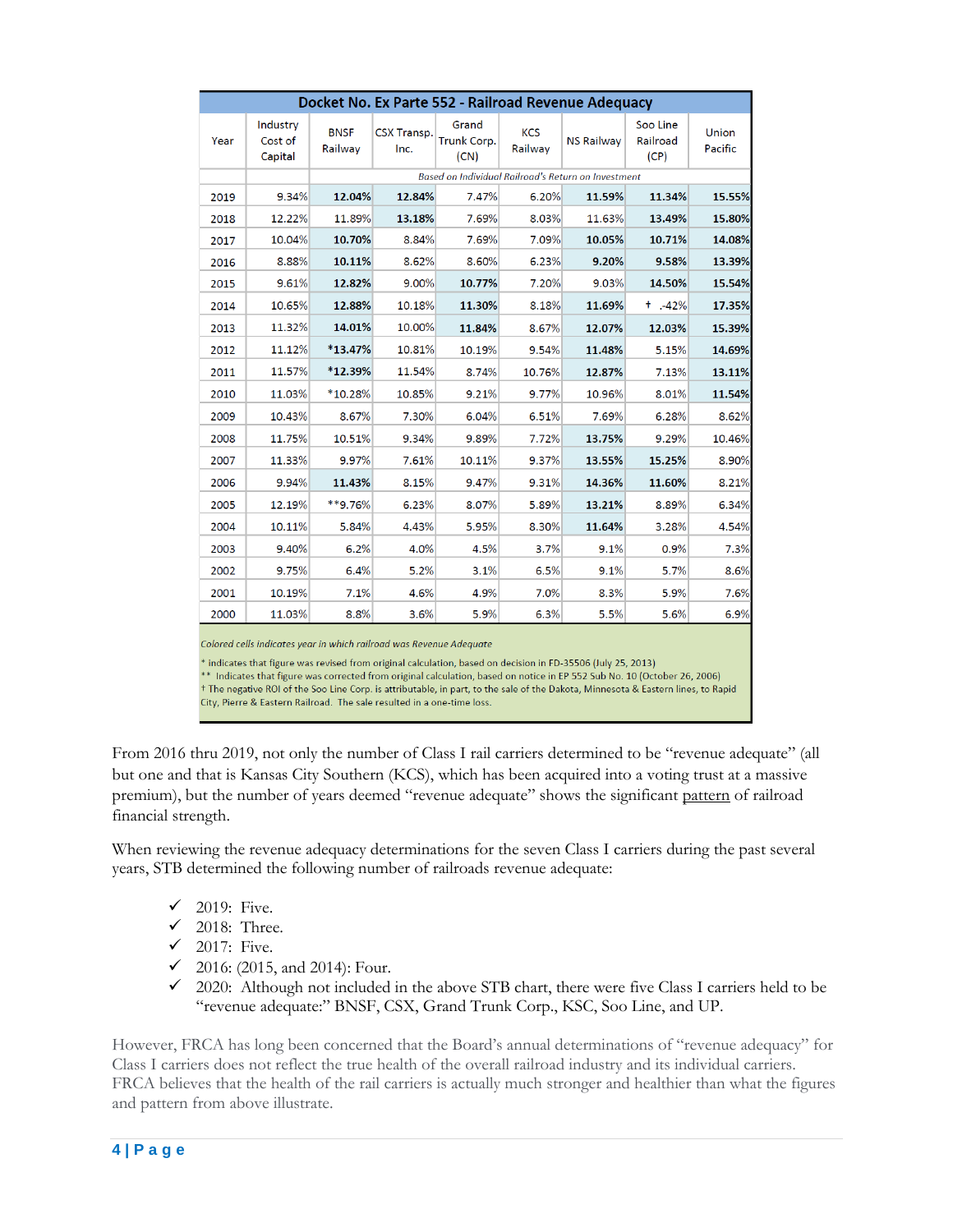#### **2. Precision Scheduled Railroading**

The healthy financial condition among the Class I carriers has been achieved despite a reduction in overall traffic volume and a reduction in efforts to enhance overall capacity. This is due in large part to six of the seven Class I rail carriers implementing an operational practice known as "Precision Scheduled Railroading" (PSR) which began on a broad basis in 2016.

Freight rail shippers, notably rail-dependent shippers, continue to experience a wide array of service problems and increased costs ranging from missed switches, late deliveries, wrong cars being delivered, crew shortages, doubling of unit trains, and insufficient communications with shippers. The challenges were present prior to 2016 but have been made worse due to PSR. The pandemic, coupled with our nation's supply chain problems, have further demonstrated the vulnerabilities, inefficiencies, and devastation of PSR.

Especially under PSR, the rail carriers lack the vision, commitment, and labor to plan, mitigate, or recover from weather events, natural disasters, customer/shipper needs and expectations.

The rail carriers always highlight to their investors their reduced operating ratios, which they have continued to reduce since the implementation of PSR. Those reductions do not result from growing volumes and improving service. Instead, they result from raising rates, reducing quality, and lowering costs, often on the backs of their workers. Under these circumstances, operating ratio reductions reflect how service reductions, not cost savings, are being passed through to customers.

When there is no rail carrier competition, or, for the purposes of this hearing, there is no access to rail competition, a shipper is simply stuck. A potential remedy, such as would be afforded under the Board's proposed reciprocal switching proposal in certain cases, is needed even more today than it was in 2016. While the railroads may claim that reciprocal switching will impair local service, the fact is that the railroads have set the bar too low, and the threat of competition is what is needed to spur incumbents to compete on the basis of service as well as rates and meet the common carrier obligation.

#### **3. Further Consolidation in the Railroad Industry**

Since the NPRM was issued in 2016, there are two pending proceedings before the Board dealing with two major proposed acquisitions – one of which involves two Class I carriers and the first of its kind in 20 years.

There are only has seven Class I carriers, which might be reduced to six, where four of them are responsible for 90% of our nation's rail freight traffic. The monopolistic behaviors inherent to today's rail carrier industry concentration promise to become worse unless the STB fosters competition. This NPRM is one avenue to instill competition for those shippers who meet the proposed criteria, satisfy the requirements, and follow the process.

#### **4. Executive Order Promoting Competition in the American Economy**

On July 9, 2021, President Biden signed EO 14036 which included this directive regarding freight rail:

…To further competition in the rail industry and to provide accessible remedies for shippers, the Chair of the Surface Transportation Board (Chair) is encouraged to work with the rest of the Board to: (i) consider commencing or continuing a rulemaking to strengthen regulations pertaining to reciprocal switching agreements pursuant to 49 U.S.C. 11102(c), if the Chair determines such rulemaking to be in the public interest or necessary to provide competitive rail service; (ii) consider rulemakings pertaining to any other relevant matter of competitive access, including bottleneck rates, interchange commitments, or other matters, consistent with the policies set forth in section 1 of this order…